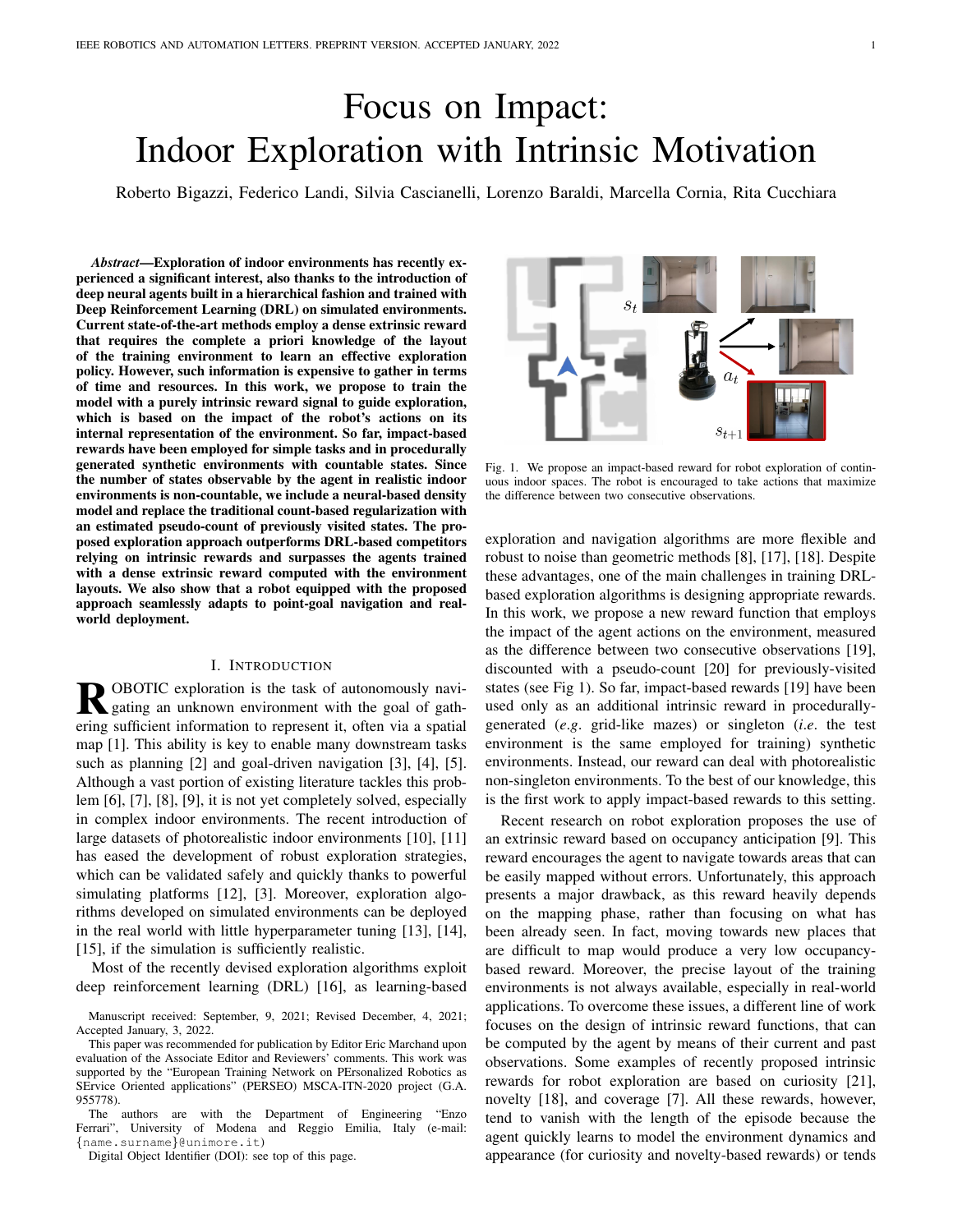to stay in previously-explored areas (for the coverage reward). Impact, instead, provides a stable reward signal throughout all the episode [19].

Since robot exploration takes place in complex and realistic environments that can present an infinite number of states, it is impossible to store a visitation count for every state. Furthermore, the vector of visitation counts would consist of a very sparse vector, and that would cause the agent to give the same impact score to nearly identical states. To overcome this issue, we introduce an additional module in our design to keep track of a pseudo-count for visited states. The pseudo-count is estimated by a density model trained end-to-end and together with the policy. We integrate our newly-proposed reward in a modular embodied exploration and navigation system inspired by that proposed by Chaplot *et al*. [7] and consider two commonly adopted collections of photorealistic simulated indoor environments, namely Gibson [11] and Matterport 3D (MP3D) [10]. Furthermore, we also deploy the devised algorithm in the real world. The results in both simulated and real environments are promising: we outperform state-of-theart baselines in simulated experiments and demonstrate the effectiveness of our approach in real-world experiments. We make the source code of our approach and pre-trained models publicly available<sup>1</sup>.

## II. RELATED WORK

Geometric Robot Exploration Methods. Classical heuristic and geometric-based exploration methods rely on two main strategies: frontier-based exploration [22] and next-best-view planning [23]. These methods have been largely used and improved [24], [25], [17] or combined in a hierarchical exploration algorithm [16], [2]. However, when applied with noisy odometry and localization sensors or in highly complex environments, geometric approaches tend to fail [8], [17], [18]. In light of this, increasing research effort has been dedicated to the development of learning-based approaches, which usually exploit DLR to learn robust and efficient exploration policies.

Intrinsic Exploration Rewards. The lack of ground-truth in the exploration task forces the adoption of reinforcement learning (RL) for training exploration methods. Even when applied to tasks different from robot exploration, RL methods have low sample efficiency. Thus, they require designing intrinsic reward functions that encourage visiting novel states or learning the environment dynamics. The use of intrinsic motivation is beneficial when external task-specific rewards are sparse or absent. Among the intrinsic rewards that motivate the exploration of novel states, Bellemare *et al*. [20] introduced the notion of pseudo visitation count by using a Context-Tree Switching (CTS) density model to extract a pseudo-count from raw pixels and applied count-based algorithms. Similarly, Ostrovski *et al*. [26] applied the autoregressive deep generative model PixelCNN [27] to estimate the pseudo-count of the visited state. Recently, Zhang *et al*. [28] proposed a criterion to mitigate common issues in count-based methods. Rewards that encourage the learning of the environment dynamics comprehend Curiosity [29], Random Network Distillation

(RND) [30], and Disagreement [31]. Recently, Raileanu *et al*. [19] proposed to jointly encourage both the visitation of novel states and the learning of the environment dynamics. However, their approach is developed for grid-like environments with a finite number of states, where the visitation count can be easily employed as a discount factor. In this work, we improve Impact, a paradigm that rewards the agent proportionally to the change in the state representation caused by its actions, and design a reward function that can deal with photorealistic scenes with non-countable states.

Learning-based Robot Exploration Methods. In the context of robot exploration and navigation tasks, the introduction of photorealistic simulators has represented a breeding ground for the development of self-supervised DRL-based visual exploration methods. Ramakrishnan *et al*. [18] identified four paradigms for visual exploration: novelty-based, curiositybased (as defined above), reconstruction-based, and coveragebased. Each paradigm is characterized by a different reward function used as a self-supervision signal for optimizing the exploration policy. A coverage-based reward, considering the area seen, is also used in the modular approach to Active SLAM presented in [7], which combines a neural mapper module with a hierarchical navigation policy. To enhance exploration efficiency in complex environments, Ramakrishnan *et al*. [9] resorted to an extrinsic reward by introducing the occupancy anticipation reward, which aims to maximize the agent accuracy in predicting occluded unseen areas.

Deep Generative Models. Deep generative models are trained to approximate high-dimensional probability distributions by means of a large set of training samples. In recent years, literature on deep generative models followed three main approaches: latent variable models like VAE [32], implicit generative models like GANs [33], and exact likelihood models. Exact likelihood models can be classified in nonautoregressive flow-based models, like RealNVP [34] and Flow++ [35], and autoregressive models, like PixelCNN [27] and Image Transformer [36]. Non-autoregressive flow-based models consist of a sequence of invertible transformation functions to compose a complex distribution modeling the training data. Autoregressive models decompose the joint distribution of images as a product of conditional probabilities of the single pixels. Usually, each pixel is computed using as input only the previous predicted ones, following a raster scan order. In this work, we employ PixelCNN [27] to learn a probability distribution over possible states and estimate a pseudo visitation count.

#### III. PROPOSED METHOD

## *A. Exploration Architecture*

Following the current state-of-the-art architectures for navigation for embodied agents [7], [9], the proposed method comprises three main components: a CNN-based mapper, a pose estimator, and a hierarchical navigation policy. The navigation policy defines the actions of the agent, the mapper builds a top-down map of the environment to be used for navigation, and the pose estimator locates the position of the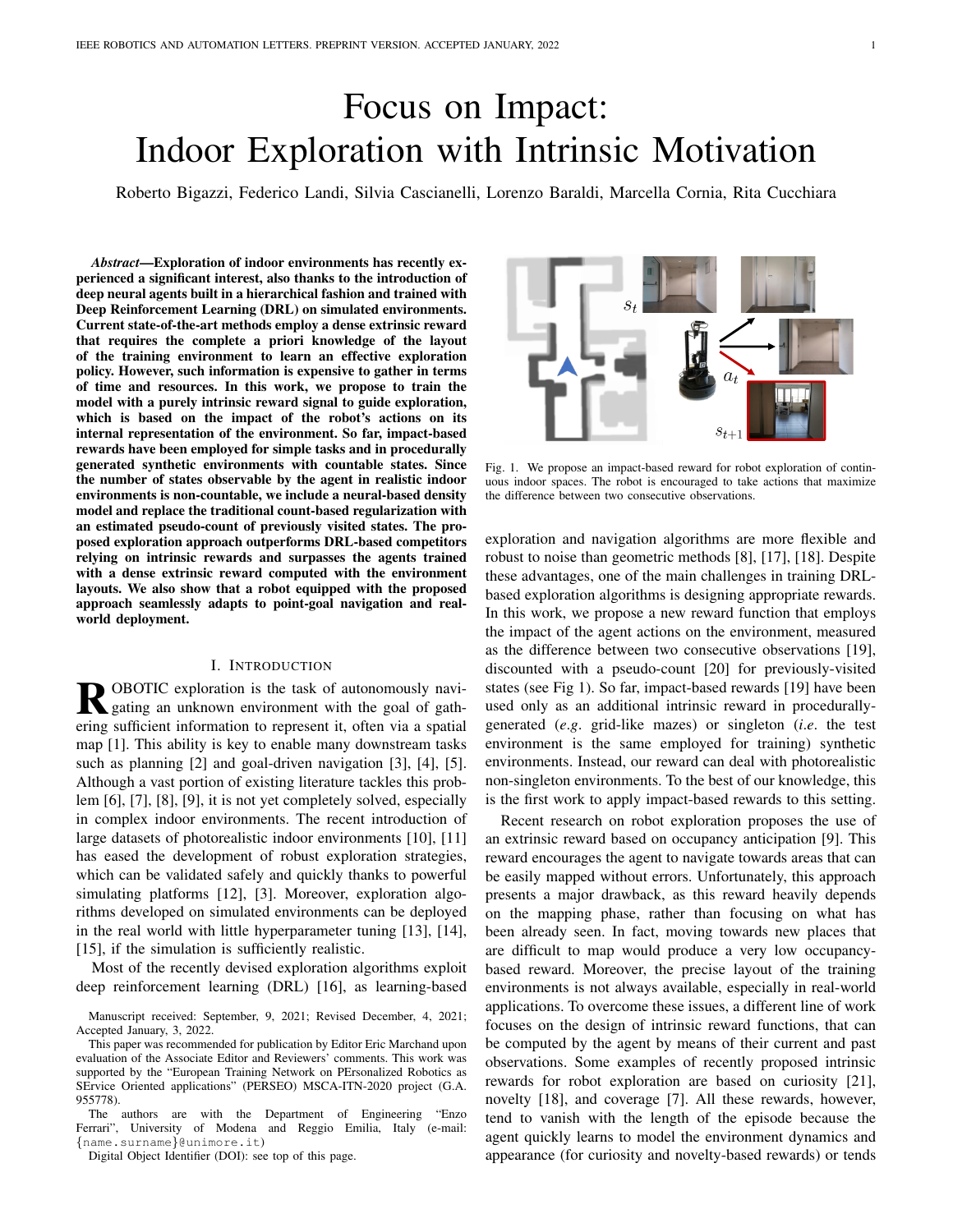

Fig. 2. Our modular exploration architecture consists of a Mapper that iteratively builds a top-down occupancy map of the environment, a Pose Estimator that predicts the pose of the robot at every step, and a hierarchical self-supervised Navigation Module in charge of sequentially setting exploration goals and predicting actions to navigate towards it. We exploit the impact-based reward to guide the exploration and adapt it for continuous environments, using an Observation Encoder to extract observation features and depending on the method, a Density Model or a Grid to compute the pseudo-count.

agent on the map. Our architecture is depicted in Fig. 2 and described below.

*1) Mapper:* The mapper generates a map of the free and occupied regions of the environment discovered during the exploration. At each time step, the RGB observation  $o_t^{rgb}$ and the depth observation  $o_t^d$  are processed to output a twochannel  $V \times V$  local map  $l_t$  depicting the area in front of the agent, where each cell describes the state of a  $5 \times 5$  cm area of the environment, the channels measure the probability of a cell being occupied and being explored, as in [7]. Please note that this module performs anticipation-based mapping, as defined in [9], where the predicted local map  $l_t$  includes also unseen/occluded portions of space. The local maps are aggregated and registered to the  $W \times W \times 2$  global map  $M_t$ of the environment using the estimated pose  $(x_t, y_t, \theta_t)$  from the pose estimator. The resulting global map is used by the navigation policy for action planning.

*2) Pose Estimator:* The pose estimator is used to predict the displacement of the agent in consequence of an action. The considered atomic actions  $a_t$  of the agent are: *go forward 0.25m, turn left 10°, turn right 10°*. However, the noise in the actuation system and the possible physical interactions between the agent and the environment could produce unexpected outcomes causing positioning errors. The pose estimator reduces the effect of such errors by predicting the real displacement ( $\Delta x_t$ ,  $\Delta y_t$ ,  $\Delta \theta_t$ ). According to [9], the input of this module consists of the RGB-D observations  $(\tilde{o}^{rgb}_{t}, o^{rgb}_{t})$  and  $(o^{d}_{t-1}, o^{d}_{t})$  and the local maps  $(l_{t-1}, l_{t})$ . Each modality  $i = 0, 1, 2$  is encoded singularly to obtain three different estimates of the displacement:

$$
g_i(e_{t-1}, e_t) = W_1 \max(W_2(e_{t-1}, e_t) + b_2, 0) + b_1,\tag{1}
$$

where  $e_t \in \{o_t^{rgb}, o_t^d, l_t\}$  and  $W_{1,2}$  and  $b_2$  are weights matrices and bias. Eventually, the displacement estimates are aggregated with a weighted sum:

$$
\alpha_i = \text{softmax}(\text{MLP}_i([\bar{o}_t^r, \bar{o}_t^d, \bar{l}_t])), \tag{2}
$$

$$
(\Delta x_t, \Delta y_t, \Delta \theta_t) = \sum_{i=0}^{2} \alpha_i \cdot g_i,
$$
 (3)

where MLP is a three-layered fully-connected network,  $(\bar{o}_t^r,$  $\bar{o}^d_t$ ,  $\bar{l}_t$ ) are the inputs encoded by a CNN, and  $[\cdot, \cdot, \cdot]$  denotes tensor concatenation. The estimated pose of the agent at time  $t$  is given by:

$$
(x_t, y_t, \theta_t) = (x_{t-1}, y_{t-1}, \theta_{t-1}) + (\Delta x_t, \Delta y_t, \Delta \theta_t). \tag{4}
$$

Note that, at the beginning of each exploration episode, the agent sets its position to the center of its environment representation, *i*.*e*.

$$
(x_0, y_0, \theta_0) = (0, 0, 0). \tag{5}
$$

*3) Navigation Module:* The sampling of the atomic actions of the agent relies on the hierarchical navigation policy that is composed of the following modules: the global policy, the planner, and the local policy.

The global policy samples a point on an augmented global map of the environment,  $M_t^+$ , that represents the current global goal of the agent. The augmented global map  $M_t^+$  is a  $W \times W \times 4$  map obtained by stacking the two-channel global map  $M_t$  from the Mapper with the one-hot representation of the agent position  $(x_t, y_t)$  and the map of the visited positions, which collects the one-hot representations of all the positions assumed by the agent from the beginning of the exploration. Moreover,  $M_t^+$  is in parallel cropped with respect to the position of the agent and max-pooled to a spatial dimension  $H \times H$  where  $H \times W$ . These two versions of the augmented global map are concatenated to form the  $H \times H \times 8$  input of the global policy that is used to sample a goal in the global action space  $H \times H$ . The global policy is trained with reinforcement learning with our proposed impact-based reward  $r_t^{global}$ , defined below, that encourages exploration.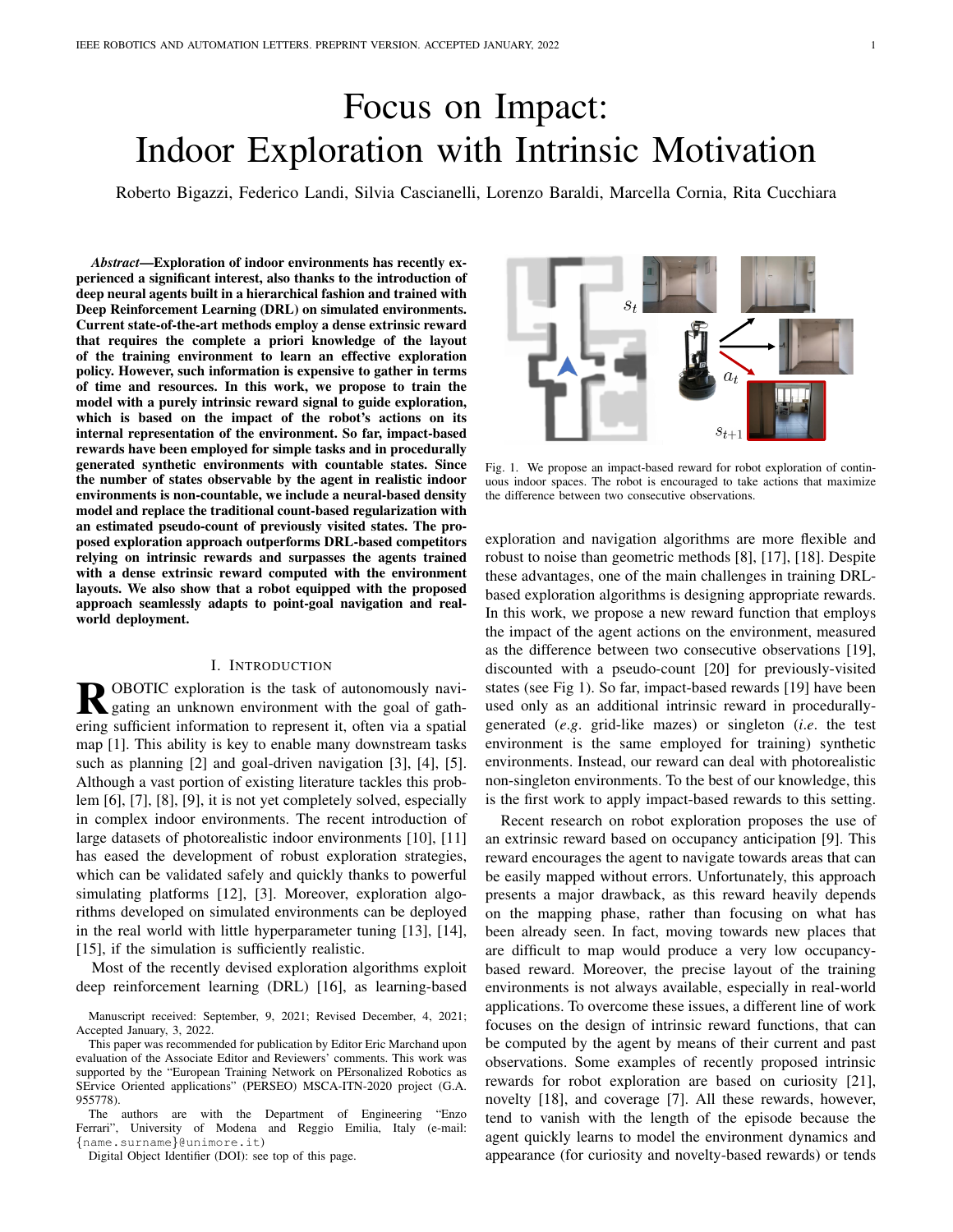The planner consists of an A\* algorithm. It uses the global map to plan a path towards the global goal and samples a local goal within 1.25m from the position of the agent.

The local policy outputs the atomic actions to reach the local goal and is trained to minimize the euclidean distance to the local goal, which is expressed via the following reward:

$$
r_t^{local}(s_t, s_{t+1}) = d(s_{t+1}) - d(s_t),
$$
\n(6)

where  $d(s_t)$  is the euclidean distance to the local goal at time step  $t$ . Note that the output actions in our setup are discrete. These platform-agnostic actions can be translated into signals for specific robots actuators, as we do in this work. Alternatively, based on the high-level predicted commands, continuous actions can be predicted, *e*.*g*. in the form of linear and angular velocity commands to the robot, by using an additional, lower-level policy, as done in [37]. The implementation of such policy is beyond the scope of our work.

Following the hierarchical structure, the global goal is reset every  $\eta$  steps, and the local goal is reset if at least one of the following conditions verifies: a new global goal is sampled, the agent reaches the local goal, the local goal location is discovered to be in a occupied area.

#### *B. Impact-Driven Exploration*

The exploration ability of the agent relies on the design of an appropriate reward for the global policy. In this setting, the lack of external rewards from the environment requires the design of a dense intrinsic reward. To the best of our knowledge, our proposed method presents the first implementation of impact-driven exploration in photorealistic environments. The key idea of this concept is encouraging the agent to perform actions that have impact on the environment and the observations retrieved from it, where the impact at time step  $t$  is measured as the  $l_2$ -norm of the encodings of two consecutive states  $\phi(s_t)$  and  $\phi(s_{t+1})$ , considering the RGB observation  $o_t^{rgb}$  as the state  $s_t$ . Following the formulation proposed in [19], the reward of the global policy for the proposed method is calculated as:

$$
r_t^{global}(s_t, s_{t+1}) = \frac{\|\phi(s_{t+1}) - \phi(s_t)\|_2}{\sqrt{N(s_{t+1})}},
$$
(7)

where  $N(s_t)$  is the visitation count of the state at time step t, *i.e.* how many times the agent has observed  $s_t$ . The visitation count is used to drive the agent out of regions already seen in order to avoid trajectory cycles. Note that the visitation count is episodic, *i.e.*  $N_{ep}(s_t) \equiv N(s_t)$ . For simplicity, in the following we denote the episodic visitation count as  $N(s_t)$ .

*1) Visitation Counts:* The concept of normalizing the reward using visitation count, as in [19], fails when the environment is continuous, since during exploration is unlikely to visit exactly the same state more than once. In fact, even microscopic changes in terms of translation or orientation of the agent cause shifts in the values of the RGB observation, thus resulting in new states. Therefore, using a photorealistic continuous environment nullifies the scaling property of the denominator of the global reward in Eq. 7 because every state  $s_t$  during the exploration episode is, most of the times, only encountered for the first time. To overcome this limitation, we implement two types of pseudo-visitation counts  $N(s_t)$ to be used in place of  $N(s_t)$ , which extend the properties of visitation counts to continuous environments: *Grid* and *Density Model Estimation*.

*Grid:* With this approach, we consider a virtual discretized grid of cells with fixed size in the environment. We then assign a visitation count to each cell of the grid. Note that, different from approaches working on procedurally-generated environments like [19], the state space of the environment we consider is continuous also in this formulation, and depends on the pose of the agent  $(x, y, \theta)$ . The grid approach operates a quantization of the agent's positions, and that allows to cluster observation made from similar positions. To this end, we take the global map of the environment and divide it into cells of size  $G \times G$ . The estimated pose of the agent, regardless of its orientation  $\theta_t$ , is used to select the cell that the agent occupies at time t. In the *Grid* formulation, the visitation count of the selected cell is used as  $N(s_t)$  in Eq. 7 and is formalized as:

$$
\hat{N}(s_t) = \hat{N}(g(x_t, y_t)),\tag{8}
$$

where  $q(\cdot)$  returns the block corresponding to the estimated position of the agent.

*Density Model Estimation (DME):* Let  $\rho$  be an autoregressive density model defined over the states  $s \in S$ , where S is the set of all possible states. We call  $\rho_n(s)$  the probability assigned by  $\rho$  to the state s after being trained on a sequence of states  $s_1, ..., s_n$ , and  $\rho_n^{\theta}(s)$ , or recoding probability [20], [26], the probability assigned by  $\rho$  to s after being trained on  $s_1, ..., s_n, s$ . The prediction gain PG of  $\rho$  describes how much the model has improved in the prediction of  $s$  after being trained on s itself, and is defined as

$$
PG_n(s) = \log \rho_n^{\theta}(s) - \log \rho_n(s). \tag{9}
$$

In this work, we employ a lightweight version of Gated PixelCNN [27] as density model. This model is trained from scratch along with the exploration policy using the states visited during the exploration, which are fed to PixelCNN one at a time, as they are encountered. The weights of PixelCNN are optimized continually over all the environments. As a consequence, the knowledge of the density model is not specific for a particular environment or episode. To compute the input of the PixelCNN model, we transform the RGB observation  $o_t^r$  to grayscale and we crop and resize it to a lower size  $P \times P$ . The transformed observation is quantized to  $B$  bins to form the final input to the model,  $s_t$ . The model is trained to predict the conditional probabilities of the pixels in the transformed input image, with each pixel depending only on the previous ones following a raster scan order. The output has shape  $P \times P \times B$  and each of its elements represents the probability of a pixel belonging to each of the  $B$  bins. The joint distribution of the input modeled by PixelCNN is:

$$
p(s_t) = \prod_1^{P^2} p(\chi_i | \chi_1, ..., \chi_{i-1}),
$$
 (10)

where  $\chi_i$  is the i<sup>th</sup> pixel of the image  $s_t$ .  $\rho$  is trained to fit  $p(s_t)$  by using the negative log-likelihood loss.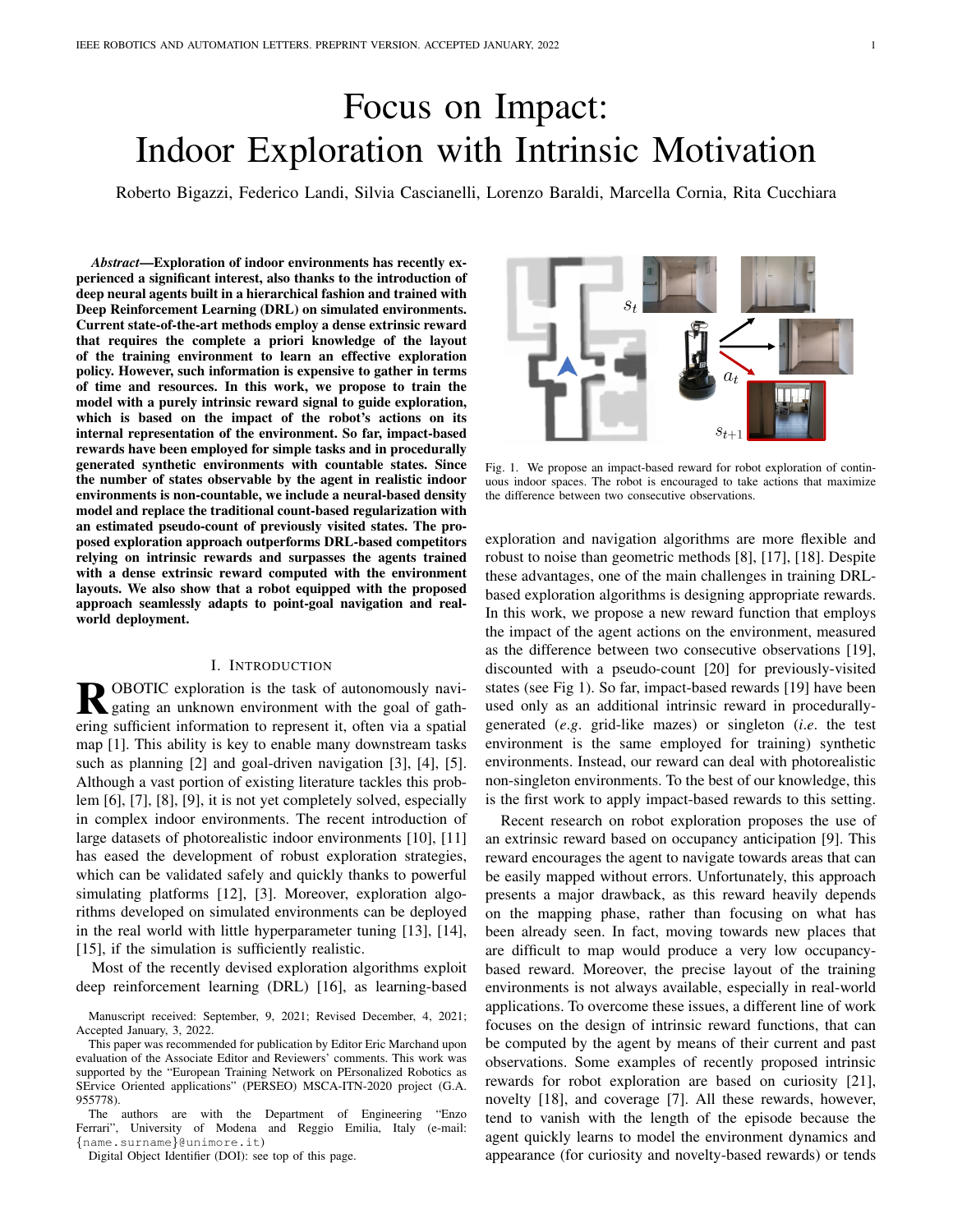Let  $\hat{n}$  be the pseudo-count total, *i.e.* the sum of all the visitation counts of all states during the episode. The probability and the recoding probability of  $s$  can be defined as:

$$
\rho_n(s) = \frac{\hat{N}_n(s)}{\hat{n}}, \qquad \rho_n^{\theta}(s) = \frac{\hat{N}_n(s) + 1}{\hat{n} + 1}.
$$
\n(11)

Note that, if  $\rho$  is learning-positive, *i.e.* if  $PG_n(s) > 0$  for all possible sequences  $s_1, ..., s_n$  and all  $s \in S$ , we can approximate  $N_n(s)$  as:

$$
\hat{N}_n(s) = \frac{\rho_n(s)(1 - \rho_n^{\theta}(s))}{\rho_n^{\theta}(s) - \rho_n(s)} \approx (e^{PG_n(s)} - 1)^{-1}.
$$
 (12)

To use this approximation in Eq. 7, we still need to address three problems: it does not scale with the length of the episode, the density model could be not learning-positive, and  $\hat{N}_n(s)$ should be large enough to avoid the reward becoming too large regardless the goal selection. In this respect, to take into account the length of the episode, we introduce a normalizing factor  $n^{-1/2}$ , where n is the number of steps done by the agent since the start of the episode. Moreover, to force  $\rho$  to be learning-positive, we clip  $PG_n(s)$  to 0 when it becomes negative. Finally, to avoid small values at the denominator of  $r_t^{global}$  (Eq. 7), we introduce a lower bound of 1 to the pseudo visitation count. The resulting definition of  $\hat{N}_n(s)$  in the *Density Model Estimation* formulation is:

$$
\widetilde{PG}_n = c \cdot n^{-1/2} \cdot (PG_n(s))_+, \tag{13}
$$

$$
\hat{N}_n(s) = \max\left\{ \left( e^{\widetilde{PG}_n(s)} - 1 \right)^{-1}, 1 \right\},\tag{14}
$$

where  $c$  is a term used to scale the prediction gain. It is worth noting that, unlike the Grid approach that can be applied only when  $s_t$  is representable as the robot location, the Density Model Estimation can be adapted to a wider range of tasks, including settings where the agent alters the environment.

## IV. EXPERIMENTAL SETUP

Datasets. For comparison with state-of-the-art DRL-based methods for embodied exploration, we employ the photorealistic simulated 3D environments contained in the Gibson dataset [11] and the MP3D dataset [10]. Both these datasets consist of indoor environments where different exploration episodes take place. In each episode, the robot starts exploring from a different point in the environment. Environments used during training do not appear in the validation/test split of these datasets. Gibson contains 106 scans of different indoor locations, for a total of around 5M exploration episodes (14 locations are used in 994 episodes for test in the so-called Gibson Val split). MP3D consists of 90 scans of large indoor environments (11 of those are used in 495 episodes for the validation split and 18 in 1008 episodes for the test split).

Evaluation Protocol. We train our models on the Gibson train split. Then, we perform model selection basing on the results obtained on Gibson Val. We then employ the MP3D validation and test splits to benchmark the generalization abilities of the agents. To evaluate exploration agents, we employ the following metrics. IoU between the reconstructed map and the ground-truth map of the environment: here we consider two different classes for every pixel in the map (free

TABLE I RESULTS FOR OUR MODEL SELECTION ON GIBSON VAL FOR  $T = 500$ .

| Model     |       |       | $IoU \uparrow$ FIoU $\uparrow$ OIoU $\uparrow$ Acc $\uparrow$ AS $\uparrow$ FAS $\uparrow$ OAS $\uparrow$ TE $\downarrow$ AE $\downarrow$ |             |       |       |       |             |       |
|-----------|-------|-------|-------------------------------------------------------------------------------------------------------------------------------------------|-------------|-------|-------|-------|-------------|-------|
| Grid      |       |       |                                                                                                                                           |             |       |       |       |             |       |
| $G = 2$   | 0.726 | 0.721 | 0.730                                                                                                                                     | 5141        | 61.88 | 34.17 | 27.71 | 0.240 4.450 |       |
| $G = 4$   | 0.796 | 0.792 | 0.801                                                                                                                                     | 54.34       | 61.17 | 33.74 | 27.42 | 0.079       | 1.055 |
| $G = 5$   | 0.806 | 0.801 | 0.813                                                                                                                                     | 55.21       | 62.17 | 34.31 | 27.87 | 0.077 0.881 |       |
| $G = 10$  | 0.789 | 0.784 | 0.794                                                                                                                                     | 54.26 61.67 |       | 34.06 | 27.61 | 0.111       | 1434  |
| DME       |       |       |                                                                                                                                           |             |       |       |       |             |       |
| $B = 64$  | 0.773 | 0.768 | 0.778                                                                                                                                     | 53.58       | 61.00 | 33.79 | 27.21 | 0.131 2.501 |       |
| $B = 128$ | 0.796 | 0.794 | 0.799                                                                                                                                     | 54.73       | 62.07 | 34.27 | 27.79 | 0.095       | 1.184 |
| $B = 256$ | 0.685 | 0.676 | 0.695                                                                                                                                     | 49.27       | 61.40 | 33.95 | 2745  | 0.311       | 6.817 |

or occupied). Similarly, the map accuracy (Acc, expressed in  $m<sup>2</sup>$ ) is the portion of the map that has been correctly mapped by the agent. The area seen  $(AS, in m<sup>2</sup>)$  is the total area of the environment observed by the agent. For both the IoU and the area seen, we also present the results relative to the two different classes: free space and occupied space respectively (FIoU, OIoU, FAS, OAS). Finally, we report the mean positioning error achieved by the agent at the end of the episode. A larger translation error (TE, expressed in  $m$ ) or angular error (AE, in degrees) indicates that the agent struggles to keep a correct estimate of its position throughout the episode. For all the metrics, we consider episodes of length  $T = 500$  and  $T = 1000$  steps.

For our comparisons, we consider five baselines trained with different rewards. *Curiosity* employs a surprisal-based intrinsic reward as defined in [29]. *Coverage* and *Anticipation* are trained with the corresponding coverage-based and accuracybased rewards defined in [9]. For completeness, we include two count-based baselines, obtained using the reward defined in Eq. 7, but ignoring the contribution of impact (*i*.*e*.setting the numerator to a constant value of 1). These are *Count (Grid)* and *Count (DME)*. All the baselines share the same overall architecture and training setup of our main models.

Implementation Details. The experiments are performed using the Habitat Simulator [3] with observations of the agent set to be  $128 \times 128$  RGB-D images and episode length during training set to  $T = 500$ . Each model is trained with the training split of the Gibson dataset [11] with 40 environments in parallel for  $\approx 5$ M frames.

*Navigation Module:* The reinforcement learning algorithm used to train the global and local policies is PPO [38] with Adam optimizer and a learning rate of  $2.5 \times 10^{-4}$ . The global goal is reset every  $\eta = 25$  time steps and the global action space hyperparameter  $H$  is 240. The local policy is updated every  $\eta$  steps and the global policy is updated every  $20\eta$  steps. *Mapper and Pose Estimator:* These models are trained with a learning rate of  $10^{-3}$  with Adam optimizer, the local map size is set with  $V = 101$  while the global map size is  $W = 961$  for episodes in the Gibson dataset and  $W = 2001$  in the MP3D dataset. Both models are updated every  $4\eta$  time steps, where  $\eta$  is the reset interval of the global policy.

*Density Model:* The model used for density estimation is a lightweight version of Gated PixelCNN [27] consisting of a  $7\times7$  masked convolution followed by two residual blocks with  $1 \times 1$  masked convolutions with 16 output channels, a  $1 \times 1$ masked convolutional layer with 16 output channels, and a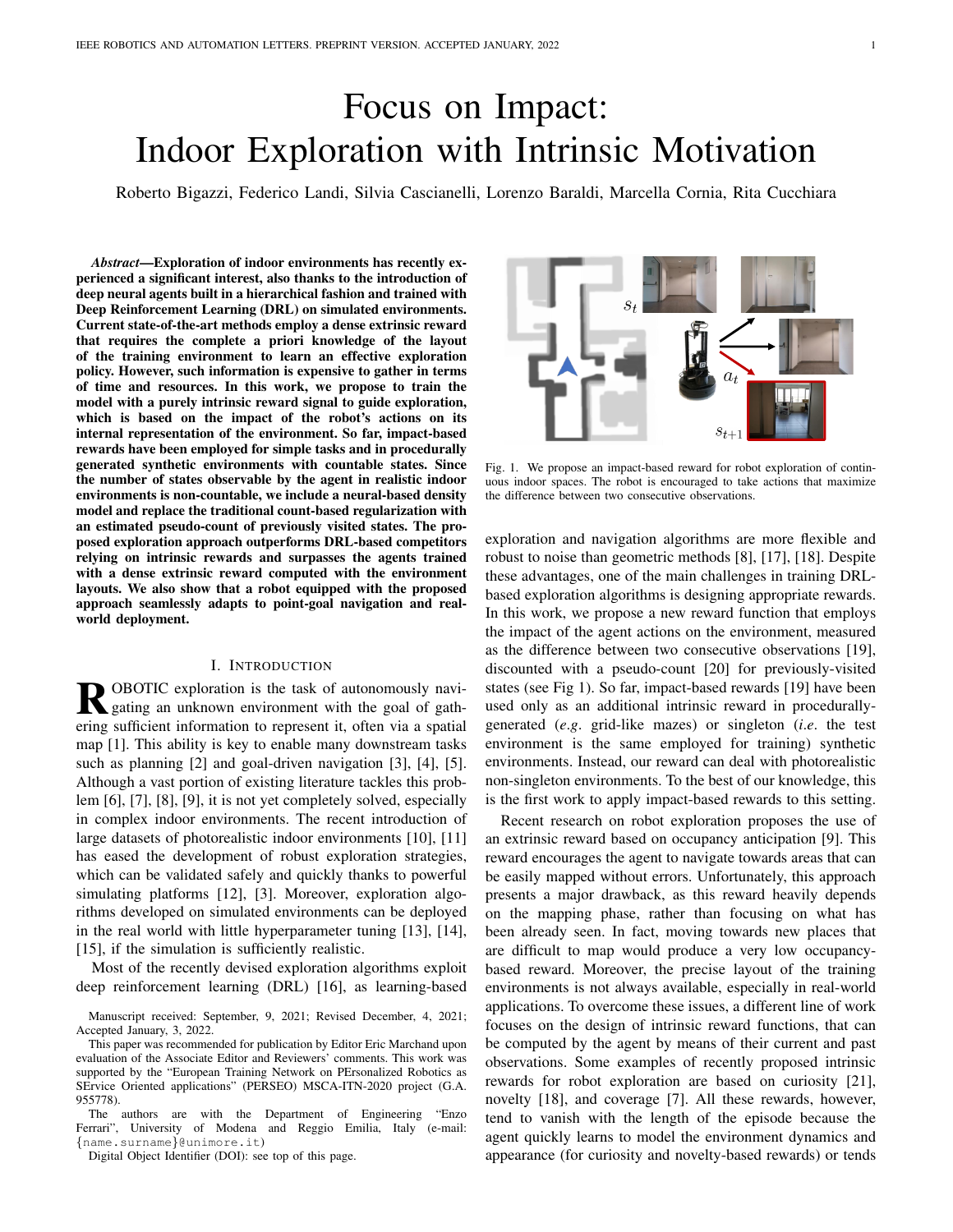TABLE II EXPLORATION RESULTS ON GIBSON VAL, MP3D VAL, AND MP3D TEST, AT DIFFERENT EPISODE MAXIMUM LENGTH.

|                                       | Gibson Val $(T = 500)$  |                         |                                                               |                         |                                            |                         | Gibson Val $(T = 1000)$                                                     |                                           |                            |                         |                                |                                                               |                         |                                                                      |                              |                                                             |                         |                                       |
|---------------------------------------|-------------------------|-------------------------|---------------------------------------------------------------|-------------------------|--------------------------------------------|-------------------------|-----------------------------------------------------------------------------|-------------------------------------------|----------------------------|-------------------------|--------------------------------|---------------------------------------------------------------|-------------------------|----------------------------------------------------------------------|------------------------------|-------------------------------------------------------------|-------------------------|---------------------------------------|
| Model                                 |                         |                         | $IoU \uparrow$ FIoU $\uparrow$ OIoU $\uparrow$ Acc $\uparrow$ |                         |                                            |                         | AS $\uparrow$ FAS $\uparrow$ OAS $\uparrow$ TE $\downarrow$ AE $\downarrow$ |                                           |                            |                         |                                | $IoU \uparrow$ FIoU $\uparrow$ OIoU $\uparrow$ Acc $\uparrow$ |                         |                                                                      | $AS \uparrow$ FAS $\uparrow$ | OAS $\uparrow$ TE $\downarrow$ AE $\downarrow$              |                         |                                       |
| Curiosity<br>Coverage<br>Anticipation | 0.678<br>0.721<br>0.783 | 0.669<br>0.715<br>0.778 | 0.688<br>0.726<br>0.789                                       | 49.35<br>51.47<br>54.68 | 61.67<br>61.13<br>60.96                    | 34.16<br>34.07<br>34.15 | 27.51<br>27.06<br>26.81                                                     | 0.330<br>0.272 5.508<br>0.100             | 7.430<br>1.112             | 0.560<br>0.653<br>0.773 | 0.539<br>0.641<br>0.763        | 0.581<br>0.664<br>0.782                                       | 45.71<br>50.10<br>56.37 | 67.64<br>66.15<br>66.61                                              | 37.19<br>36.77<br>37.17      | 30.45<br>29.38<br>29.44                                     | 0.155                   | 0.682 14.862<br>0.492 10.796<br>1.876 |
| Count (Grid)<br>Count (DME)           | 0.714<br>0.764          | 0.706<br>0.757          | 0.721<br>0.772                                                | 50.85<br>52.81          | 61.61<br>60.69                             | 34.17<br>33.68          | 27.44<br>27.01                                                              |                                           | 0.258 5.476<br>0.148 2.888 | 0.608<br>0.708          | 0.592<br>0.694                 | 0.624<br>0.722                                                | 48.22<br>52.67          | 67.80<br>66.91                                                       | 37.31<br>36.81               | 30.50<br>30.12                                              |                         | 0.520 10.996<br>0.282 5.802           |
| Impact (Grid)<br>Impact (DME)         | 0.803<br>0.800          | 0.797<br>0.796          | 0.809<br>0.803                                                | 54.94<br>55.10          | 61.90<br>62.59                             | 34.07<br>34.45          | 27.83<br>28.14                                                              | 0.079 0.878<br>0.095 1.166                |                            | 0.802<br>0.789          | 0.793<br>0.783                 | 0.811<br>0.796                                                | 57.21<br>56.77          | 67.74<br>68.34                                                       | 37.04<br>37.42               | 30.69<br>30.92                                              | 0.119<br>0.154          | 1.358<br>1.958                        |
|                                       | MP3D Val $(T = 500)$    |                         |                                                               |                         |                                            |                         | MP3D Val $(T = 1000)$                                                       |                                           |                            |                         |                                |                                                               |                         |                                                                      |                              |                                                             |                         |                                       |
| Model                                 | $IoU$ $\uparrow$        | <b>FIoU</b> $\uparrow$  | OIoU $\uparrow$                                               | Acc $\uparrow$          | $AS \uparrow$                              | <b>FAS</b> $\uparrow$   | OAS $\uparrow$ TE $\downarrow$ AE $\downarrow$                              |                                           |                            |                         | $IoU \uparrow$ FIoU $\uparrow$ | OIoU $\uparrow$ Acc $\uparrow$                                |                         | AS $\uparrow$                                                        | $\mathbf{FAS} \uparrow$      | $OAS \uparrow TE \downarrow AE \downarrow$                  |                         |                                       |
| Curiosity<br>Coverage<br>Anticipation | 0.339<br>0.352<br>0.381 | 0.473<br>0.494<br>0.530 | 0.205<br>0.210<br>0.231                                       | 97.82<br>102.05         | 118.13<br>120.00<br>106.02 114.06          | 75.73<br>76.78<br>72.94 | 42.40<br>43.21<br>41.13                                                     | 0.504 5.822<br>0.151 1.280                | 0.566 7.290                | 0.336<br>0.362<br>0.420 | 0.449<br>0.492<br>0.568        | 0.223<br>0.232<br>0.272                                       | 109.79                  | 157.27 100.07<br>116.58 158.83 100.76<br>126.86 147.33               | 93.56                        | 57.20<br>58.07<br>53.78                                     | 1.322<br>1.072<br>0.267 | 14.540<br>11.624<br>2.436             |
| Count (Grid)<br>Count (DME)           | 0.347<br>0.359          | 0.488<br>0.493          | 0.206<br>0.225                                                | 99.00                   | 116.77<br>101.73 112.65                    | 75.00<br>72.22          | 41.76<br>40.43                                                              | 0.466 5.828<br>0.268 3.318                |                            | 0.350<br>0.379          | 0.474<br>0.505                 | 0.226<br>0.254                                                |                         | 112.75 157.13 100.03<br>119.07 149.62                                | 95.16                        | 57.10<br>54.46                                              | 0.590                   | 1.074 11.686<br>6.544                 |
| Impact (Grid)<br>Impact (DME)         | 0.383<br>0.396          | 0.531<br>0.560          | 0.234<br>0.233                                                |                         | 107.41 116.60 74.44<br>111.61 124.06 79.47 |                         | 42.17<br>44.59                                                              | 0.120<br>0.232 1.988                      | 0.860                      | 0.440<br>0.427          | 0.595<br>0.587                 | 0.285<br>0.268                                                | 133.27                  | 133.97 157.19<br>166.20 105.69                                       | 99.61                        | 57.58<br>60.50                                              | 0.202<br>0.461          | 1.294<br>3.654                        |
|                                       | MP3D Test $(T = 500)$   |                         |                                                               |                         |                                            |                         | MP3D Test $(T = 1000)$                                                      |                                           |                            |                         |                                |                                                               |                         |                                                                      |                              |                                                             |                         |                                       |
| Model                                 |                         |                         | $IoU \uparrow$ FIoU $\uparrow$ OIoU $\uparrow$ Acc $\uparrow$ |                         |                                            |                         | AS $\uparrow$ FAS $\uparrow$ OAS $\uparrow$ TE $\downarrow$ AE $\downarrow$ |                                           |                            |                         | $IoU \uparrow$ FIoU $\uparrow$ | OIoU $\uparrow$ Acc $\uparrow$                                |                         |                                                                      |                              | $AS \uparrow$ FAS $\uparrow$ OAS $\uparrow$ TE $\downarrow$ |                         | AE J                                  |
| Curiosity<br>Coverage<br>Anticipation | 0.362<br>0.390<br>0.424 | 0.372<br>0.401<br>0.433 | 0.352<br>0.379<br>0.415                                       | 116.71                  | 109.66 130.48<br>134.89<br>117.87 124.24   | 85.98<br>88.15<br>81.31 | 44.50<br>46.75<br>42.93                                                     | 0.620 7.482<br>0.564 5.938<br>0.151 1.306 |                            | 0.361<br>0.409<br>0.484 | 0.365<br>0.418<br>0.491        | 0.357<br>0.399<br>0.478                                       |                         | 130.10 185.36 121.65<br>142.86 193.20 126.21<br>153.83 174.76 114.29 |                              | 63.71<br>66.99<br>60.47                                     | 0.289                   | 1.520 14.992<br>1.240 11.814<br>2.356 |
| Count (Grid)<br>Count (DME)           | 0.364<br>0.391          | 0.381<br>0.397          | 0.348<br>0.385                                                |                         | 117.50 134.85<br>114.02 123.86             | 89.81<br>81.86          | 45.05<br>42.00                                                              | 0.525 5.790<br>0.287 3.322                |                            | 0.377<br>0.418          | 0.391<br>0.419                 | 0.363<br>0.418                                                |                         | 144.26 194.76 129.22<br>140.21 172.44 113.25                         |                              | 65.53<br>59.19                                              | 0.657                   | 1.246 11.608<br>6.572                 |
| Impact (Grid)<br>Impact (DME)         | 0.420<br>0.426          | 0.430<br>0.444          | 0.409<br>0.409                                                |                         | 124.44 130.98<br>133.51 144.64 95.70       | 86.08                   | 44.90<br>48.94                                                              | 0.124<br>0.288 2.312                      | 0.834                      | 0.502<br>0.481          | 0.510<br>0.498                 | 0.494<br>0.464                                                |                         | 168.55 190.03 124.44                                                 | 174.18 212.00 140.10         | 65.60<br>71.90                                              | 0.218<br>0.637          | 1.270<br>4.390                        |

final  $1 \times 1$  masked convolution that returns the output logits with shape  $P \times P \times B$ , where B is the number of bins used to quantize the model input. We set  $P = 42$  for the resolution of the input and the output of the density model, and  $c = 0.1$ for the prediction gain scale factor.

#### V. EXPERIMENTAL RESULTS

Exploration Results. As a first step, we perform model selection using the results on the Gibson Val split (Table I). Our agents have different hyperparameters that depend on the implementation for the pseudo-counts. When our model employs grid-based pseudo-counts, it is important to determine the dimension of a single cell in this grid-based structure. In our experiments, we test the effects of using  $G \times G$ squared cells, with  $G \in \{2, 4, 5, 10\}$ . The best results are obtained with  $G = 5$ , with small differences among the various setups. When using pseudo-counts based on a density model, the most relevant hyperparameters depend on the particular model employed as density estimator. In our case, we need to determine the number of bins B for PixelCNN, with  $B \in \{64, 128, 256\}$ . We find out that the best results are achieved with  $B = 128$ .

In Table II, we compare the Impact (Grid) and Impact (DME) agents with the baseline agents previously described on the considered datasets. For each model and each split, we test 5 different random seeds and report the mean result for each metric. For the sake of readability, we do not report the standard deviations for the different runs, which we quantify in around 1.2% of the mean value reported. As it can be seen, results achieved by the two proposed impact-based agents are constantly better than those obtained by the competitors, both for  $T = 500$  and  $T = 1000$ . It is worth noting that our intrinsic impact-based reward outperforms strong extrinsic rewards that exploit information computed using the ground-truth layout of the environment. Moreover, the different implementations chosen for the pseudo-counts affect final performance, with Impact (DME) bringing the best results in terms of AS and Impact (Grid) in terms of IoU metrics. From the results it also emerges that, although the proposed implementations for the pseudo-count in Eq. 7 lead to comparable results in small environments as those contained in Gibson and MP3D Val, the advantage of using DME is more evident in large, complex environments as those in MP3D Test.

In Fig. 3, we report some qualitative results displaying the trajectories and the area seen by different agents in the same episode. Also from a qualitative point of view, the benefit given by the proposed reward in terms of exploration trajectories and explored areas is easy to identify.

PointGoal Navigation. One of the main advantages of training deep modular agents for embodied exploration is that they easily adapt to perform downstream tasks, such as PointGoal navigation [3]. Recent literature [7], [9] has discovered that hierarchical agents trained for exploration are competitive with state-of-the-art architecture tailored for PointGoal navigation and trained with strong supervision for 2.5 billion frames [4]. Additionally, the training time and data required to learn the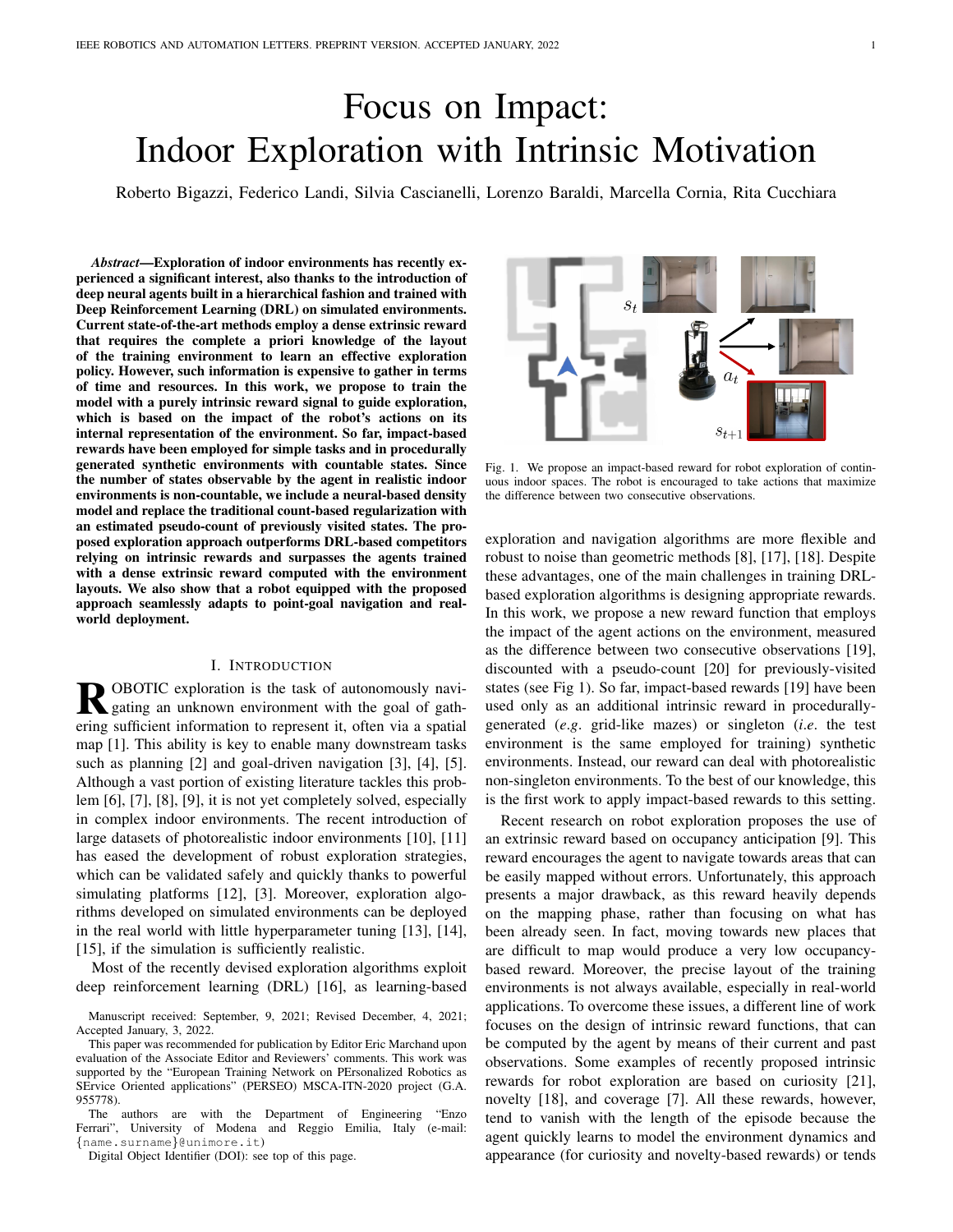

Fig. 3. Qualitative results. For each model, we report three exploration episodes on Gibson and MP3D datasets for  $T = 500$ .

| TABLE III                                                    |
|--------------------------------------------------------------|
| POINTGOAL NAVIGATION RESULTS ON THE VALIDATION SUBSET OF THE |
| GIBSON DATASET. UNDERLINED DENOTES SECOND BEST.              |
|                                                              |

|                           |       |       | <b>Noise-free Pose Sensor</b> |                         | <b>Noisy Pose Sensor</b> |       |       |                                                         |  |  |
|---------------------------|-------|-------|-------------------------------|-------------------------|--------------------------|-------|-------|---------------------------------------------------------|--|--|
| Model                     |       |       |                               | D2G ↓ SR ↑ SPL ↑ sSPL ↑ |                          |       |       | $D2G \downarrow SR \uparrow SPL \uparrow sSPL \uparrow$ |  |  |
| <b>ANS</b> [7]            |       | 0.950 | 0.846                         |                         |                          |       |       |                                                         |  |  |
| OccAnt [9]                |       | 0.930 | 0.800                         |                         |                          |       |       | -                                                       |  |  |
| OccAnt $[9]$ <sup>2</sup> |       | -     | 0.911                         |                         |                          |       |       |                                                         |  |  |
| Curiosity                 | 0.238 | 0.970 | 0.914                         | 0.899                   | 0.302                    | 0.861 | 0.822 | 0.890                                                   |  |  |
| Coverage                  | 0.240 | 0.970 | 0.909                         | 0.895                   | 0.288                    | 0.827 | 0.788 | 0.886                                                   |  |  |
| Anticipation              | 0.285 | 0.965 | 0.906                         | 0.892                   | 0.309                    | 0.885 | 0.835 | 0.884                                                   |  |  |
| Impact (Grid)             | 0.252 | 0.969 | 0.908                         | 0.894                   | 0.226                    | 0.923 | 0.867 | 0.893                                                   |  |  |
| Impact (DME)              | 0.264 | 0.967 | 0.907                         | 0.895                   | 0.276                    | 0.913 | 0.859 | 0.893                                                   |  |  |
| $DD-PPO$ [4]              |       | 0.967 | 0.922                         |                         |                          |       |       |                                                         |  |  |

policy is much more limited (2 to 3 orders of magnitude smaller). In Table III, we report the results obtained using two different settings. The *noise-free pose sensor* setting is the standard benchmark for PointGoal navigation in Habitat [3]. In the *noisy pose sensor* setting, instead, the pose sensor readings are noisy, and thus the agent position must be estimated as the episode progresses. We consider four main metrics: the average distance to the goal achieved by the agent (D2G) and three success-related metrics. The success rate (SR) is the fraction of episodes terminated within 0.2 meters from the goal, while the SPL and SoftSPL (sSPL) weigh the distance from the goal with the length of the path taken by the agent in order to penalize inefficient navigation. As it can be seen, the two proposed agents outperform the main competitors from the literature: Active Neural Slam (ANS) [7] and OccAnt [9] (for which we report both the results from the paper and the official code release).

When comparing with our baselines in the noise-free setting, the overall architecture design allows for high-performance results, as the reward influences map estimation only marginally. In fact, in this setting, the global policy and the pose estimation module are not used, as the global goal coincides with the episode goal coordinates, and the agent receives oracle position information. Thus, good results mainly depend on the effectiveness of the mapping module. Instead, in the noisy setting, the effectiveness of the reward used during training influences navigation performance more significantly. In this case, better numerical results originate from a better ability to estimate the precise pose of the agent during the episode. For completeness, we also compare with the results achieved by DD-PPO [4], a method trained with reinforcement learning for the PointGoal task on 2.5 billion frames, 500 times more than the frames used to train our agents.

Real-world Deployment. As agents trained in realistic indoor environments using the Habitat simulator are adaptable to realworld deployment [13], [14], we also deploy the proposed approach on a LoCoBot robot<sup>3</sup>. We employ the PyRobot interface [39] to deploy code and trained models on the robot. To enable the adaptation to the real-world environment, there are some aspects that must be taken into account during training. As a first step, we adjust the simulation in order to reproduce realistic actuation and sensor noise. To that end, we adopt the noise model proposed in [7] based on Gaussian Mixture Models fitting real-world noise data acquired from a LoCoBot. Additionally, we modify the parameters of the RGB-D sensor used in simulation to match those of the RealSense camera mounted on the robot. Specifically, we change the camera resolution and field of view, the range of depth information, and the camera height. Finally, it is imperative to prevent the agent from learning simulation-specific shortcuts and tricks. For instance, the agent may learn to slide along the walls due to imperfect dynamics in simulation [13]. To prevent the learning of such dynamics, we employ the *bump* sensor provided by Habitat and block the agent whenever it is in contact with an obstacle. When deployed in the real world, our agent is able to explore the environment without getting stuck or bumping into obstacles. In the video accompanying the submission, we report exploration samples taken from our real-world deployment.